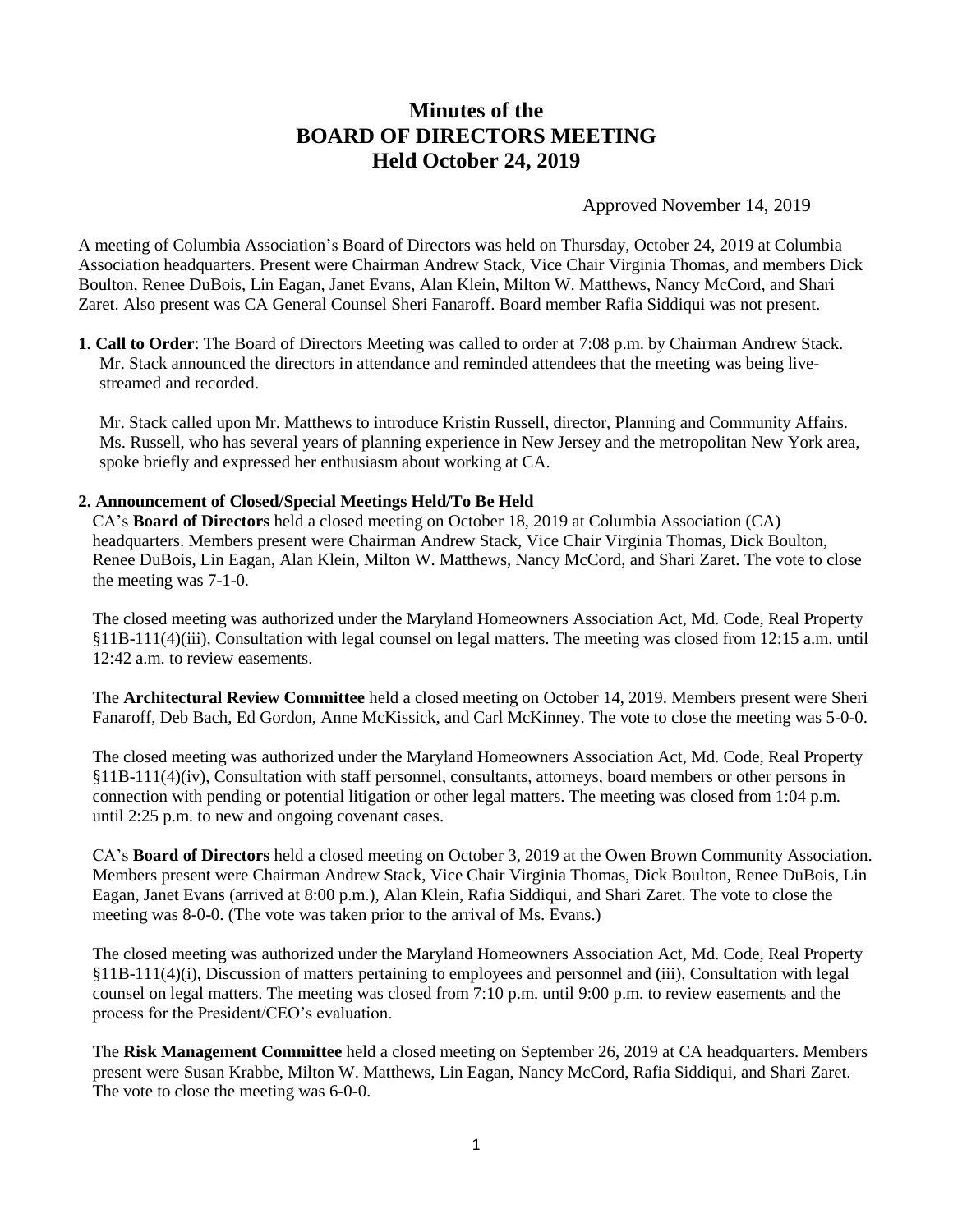The closed meeting was authorized under the Maryland Homeowners Association Act, Md. Code, Real Property §11B-111(4)(iv), Consultation with staff personnel, consultants, attorneys, board members or other persons in connection with pending or potential litigation or other legal matters. The meeting was closed from 6:35 p.m. until 7:00 p.m. to review the general liability self-insurance program and incidents.

The **Audit Committee** held a closed meeting on September 23, 2019 at CA headquarters. Members present were James Young, Dick Boulton, Renee DuBois, Timothy Redmond, and Rafia Siddiqui. The vote to close the meeting was 5-0-0.

The closed meeting was authorized under the Maryland Homeowners Association Act, Md. Code, Real Property §11B-111(4)(i), Discussion of matters pertaining to employees and personnel and (iv), Consultation with staff personnel, consultants, attorneys, board members or other persons in connection with pending or potential litigation or other legal matters. The meeting was closed from 8:02 p.m. until 9:15 p.m. to review several internal audit reports and to consult with staff personnel on legal matters.

The **Architectural Review Committee** held a closed meeting on September 9, 2019. Members present were Sheri Fanaroff, Deb Bach, Gordon MacPhee, and Anne McKissick. The vote to close the meeting was 4-0-0.

The closed meeting was authorized under the Maryland Homeowners Association Act, Md. Code, Real Property §11B-111(4)(iv), Consultation with staff personnel, consultants, attorneys, board members or other persons in connection with pending or potential litigation or other legal matters. The meeting was closed from 1:00 p.m. until 2:35 p.m. to new and ongoing covenant cases.

## **3. Approval of Agenda**

 **Action**: Ms. Thomas moved to approve the agenda. Mr. Boulton seconded the motion, which passed unanimously.

#### **4. Disclosure of Conflict of Interest:** none

#### **5. Resident Speakout:**

- (a) Joan Lancos, Hickory Ridge, spoke about funding for the Downtown Columbia Partnership.
- (b) Patrick Harrington, Oakland Mills, spoke about an indoor pool.
- (c) Children + Company Preschool, Long Reach, spoke about the Phelps Luck Community Center.
- (d) Bill Santos, representing the Columbia Aquatics Advisory Committee, spoke about pools.
- (e) Ray LeVesque, Long Reach, spoke about an indoor pool.
- (f) Ginger Scott, Wilde Lake, spoke about Haven on the Lake.
- (g) Ed Coleman, Long Reach, spoke about pools and neighborhood centers.
- (h) Pamela Kumar, Dorsey's Search, spoke about Haven on the Lake.
- (i) James Forest, Ellicott City, spoke about an indoor pool.
- (j) Nina Basu, Inner Arbor Trust, spoke about CA's budget.
- (k) Rhonda-Cheree Johnson, Long Reach, spoke about neighborhood centers and an indoor pool.

#### **6. Consent Agenda**

- (a) Approval of Minutes September 26, 2019 Board Meeting and October 10, 2019 Special Board Meeting Approved by consent
- (b) Appointment to the Architectural Review Committee Approved by consent

#### **7. Board Votes**

1. Ratify Straw Votes taken on October 17, 2019 to Include Proposed Major Capital Projects and New Operating Initiatives in the FY 21/FY 22 Budgets

Mr. Stack asked Board members to identify those initiatives which they wished to discuss further that evening. The initiatives identified by the Board were: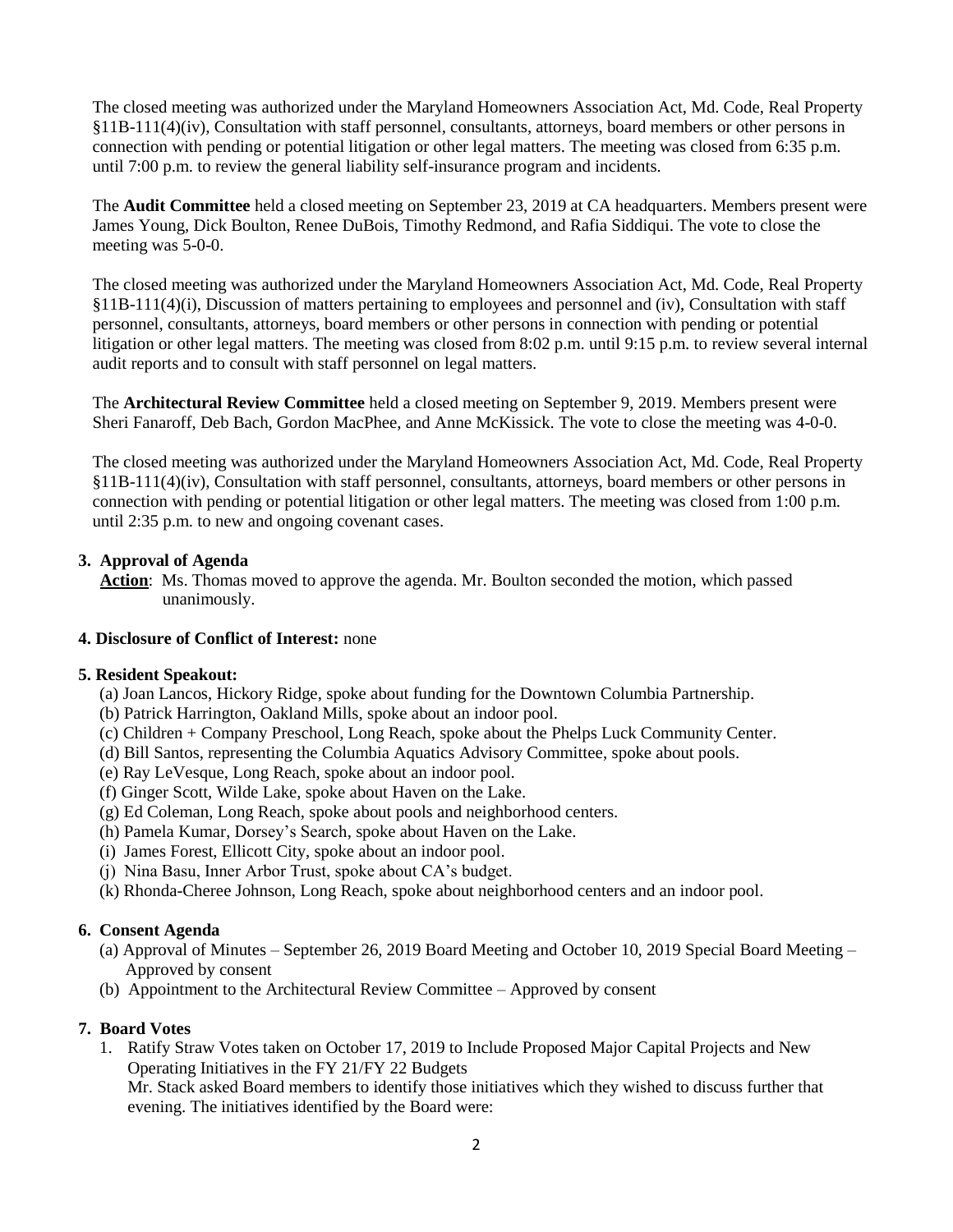Capital Requests

- 3; 1-10 Neighborhood Center Renovations pending completion of Neighborhood Centers Study
- 10; 1-17 Long Reach Regional Pathway
- 13; 1-20 Town Center Lakefront Renovations

14; 1-21 – Columbia-Wide Tot Lot Renovations pending CA Board Approval of the Tot Lot Policy

### Operating Requests

4; 3-8 – Community Services – Community Outreach Position for diverse communities

5; 3-10 – Community Services – Temporary Funding for Arts Festival

6; 3-12 – Community Services – Temporary Funding for Downtown Columbia Partnership

7; 3-14 – Community Services – Temporary Funding for Inner Arbor Trust Operations

Mr. Stack then suggested those proposed major capital projects and new operating initiatives for FY21/FY 22 not designated for discussion be approved for inclusion in the draft FY 21/FY 22 budget in a single vote.

Mr. Boulton moved that the major capital projects and new operating initiatives not designated for further discussion at the October 24, 2019 Board meeting be included in the FY 21/FY22 draft budget to be submitted to CA's Board of Directors and the community in December 2019. Ms. McCord seconded the motion. The motion passed by a vote of 8-1-0.

For: Messrs. Boulton, Klein, and Stack; and Mmes. Eagan, Evans, McCord, Thomas, and Zaret Against: Ms. DuBois

Abstain: None

Mr. Boulton moved that capital request 3; 1-10, Neighborhood Center Renovations pending completion of Neighborhood Centers Study, be included in the FY 21/FY 22 draft budget to be submitted to CA's Board of Directors and the community in December 2019. Ms. McCord seconded the motion.

Ms. Evans moved to add an amendment to the motion to stipulate "if the two originally designated neighborhood centers pass the criteria for renovation, that they go first." Ms. Eagan seconded the motion. The motion was approved unanimously.

Mr. Stack called for a vote on Mr. Boulton's original motion, now including the amendment. The vote to approve the amended original motion was unanimous.

Ms. Evans moved that capital request 10; 1-17, Long Reach Regional Pathway, be included in the FY21/FY22 draft budget to be submitted to CA's Board of Directors and the community in December 2019. Ms. Eagan seconded the motion.

In response to a question, it was noted that funding for this request is included in the FY22 budget.

Mr. Stack called for a vote. The motion was approved unanimously.

Ms. Thomas moved that capital request 13; 1-20, Town Center Lakefront Renovations, be included in the FY 21/FY 22 draft budget to be submitted to CA's Board of Directors and the community in December 2019. Ms. McCord seconded the motion.

It was noted this request includes funds to repair the seawall at the Lakefront.

Mr. Stack called for a vote. The motion was approved unanimously.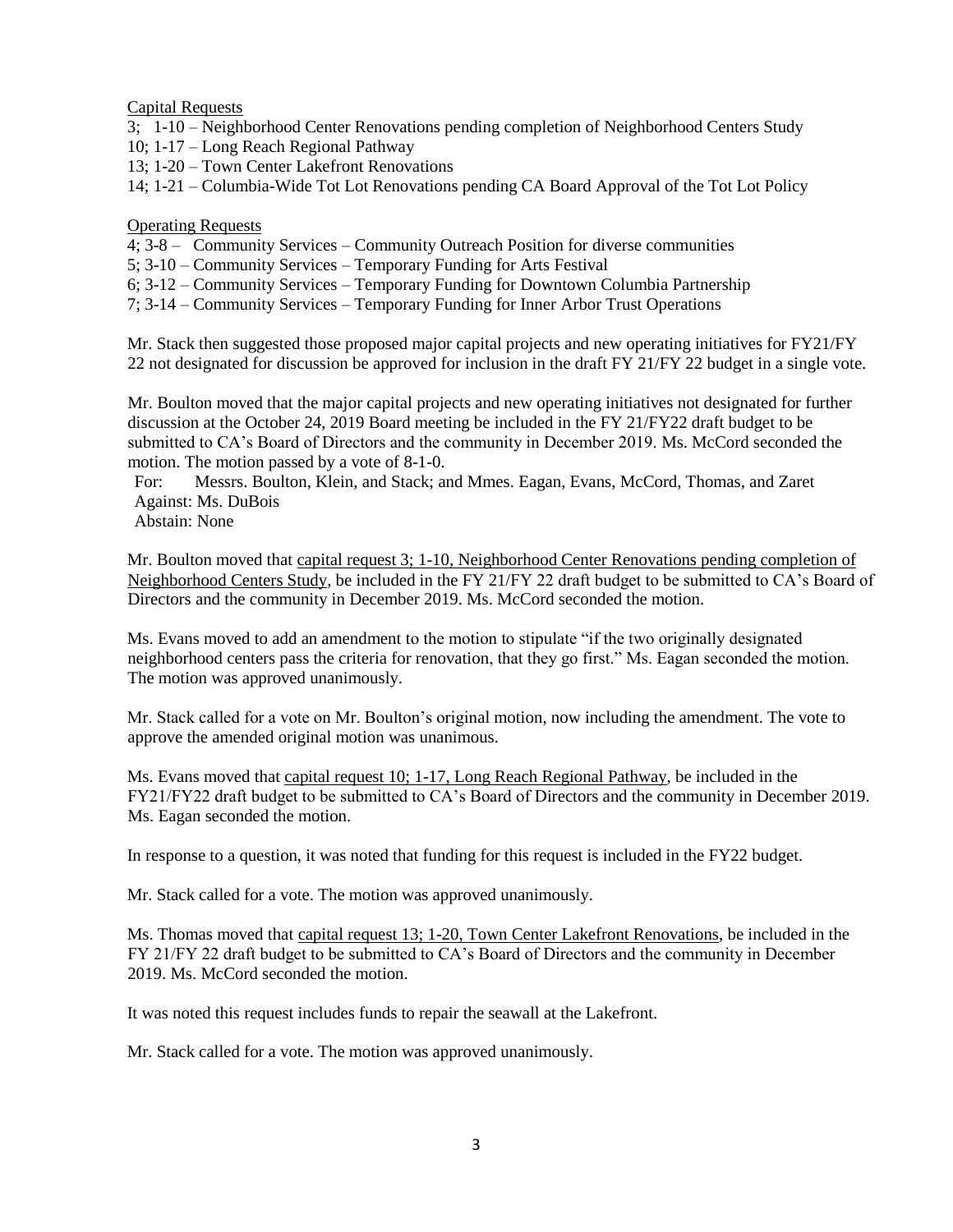Ms. DuBois moved that capital request 14; 1-21, Columbia-Wide Tot Lot Renovations pending CA Board Approval of the Tot Lot Policy, be included in the FY 21/FY 22 draft budget to be submitted to CA's Board of Directors and the community in December 2019. Mr. Boulton seconded the motion.

Discussion centered on the need to develop a policy for tot lot renovations.

Mr. Stack called for a vote. The motion was approved by a vote of 8-1-0. For: Messrs. Boulton, Klein, and Stack; and Mmes. DuBois, Eagan, McCord, Thomas, and Zaret Against: Ms. Evans Abstain: None

Ms. McCord moved that operating request 4; 3-8, Community Services – Community Outreach Position for diverse communities," be included in the FY 21/FY 22 draft budget to be submitted to CA's Board of Directors and the community in December 2019. Ms. Zaret seconded the motion.

The proposed funds include money for salary and supplies. Outreach will be made to a variety of community groups.

Mr. Stack called for a vote. The motion was approved by a vote of 8-1-0. For: Messrs. Boulton, Klein, and Stack; and Mmes. DuBois, Eagan, Evans, McCord, and Zaret Against: Ms. Thomas Abstain: None

Mr. Boulton moved that <u>operating initiative 5; 3-10</u>, Community Services – Temporary Funding for Arts Festival*,*" be included in the FY 21/FY 22 draft budget to be submitted to CA's Board of Directors and the community in December 2019. Ms. Eagan seconded the motion.

Ms. Miller noted that this three-day, free event sponsored by CA is a major component of the annual Festival of the Arts.

Mr. Stack called for a vote. The motion was approved unanimously.

Ms. Eagan moved that operating initiative 6; 3-12, Community Services – Temporary Funding for Downtown Columbia Partnership be included in the FY 21/FY 22 draft budget to be submitted to CA's Board of Directors and the community in December 2019. Mr. Stack seconded the motion.

Discussion focused on the purpose of the Downtown Columbia Partnership; why CA has only one seat on its board of directors; other sources of its funding; and how its money is used.

Mr. Boulton moved to amend the original motion to reduce the amount of funding in FY21 to \$100K, contingent upon CA Board's review of the Downtown Columbia Partnership's budget. Ms. DuBois seconded the motion. The motion failed by a vote of 4-5-0.

For: Messrs. Boulton and Stack, and Mmes. Eagan and McCord Against: Mr. Klein and Mmes. DuBois, Evans, Thomas, and Zaret Abstain: None

Ms. McCord moved that the amount of funding be reduced to \$100K for FY21 and that funding for FY22 be contingent upon CA Board's review of the Downtown Columbia Partnership's budget. Ms. Eagan seconded the motion. The motion failed by a vote of 4-5-0.

For: Mr. Stack and Mmes. Eagan, McCord, and Zaret

Against: Messrs. Boulton and Klein, and Mmes. DuBois, Evans, and Thomas Abstain: None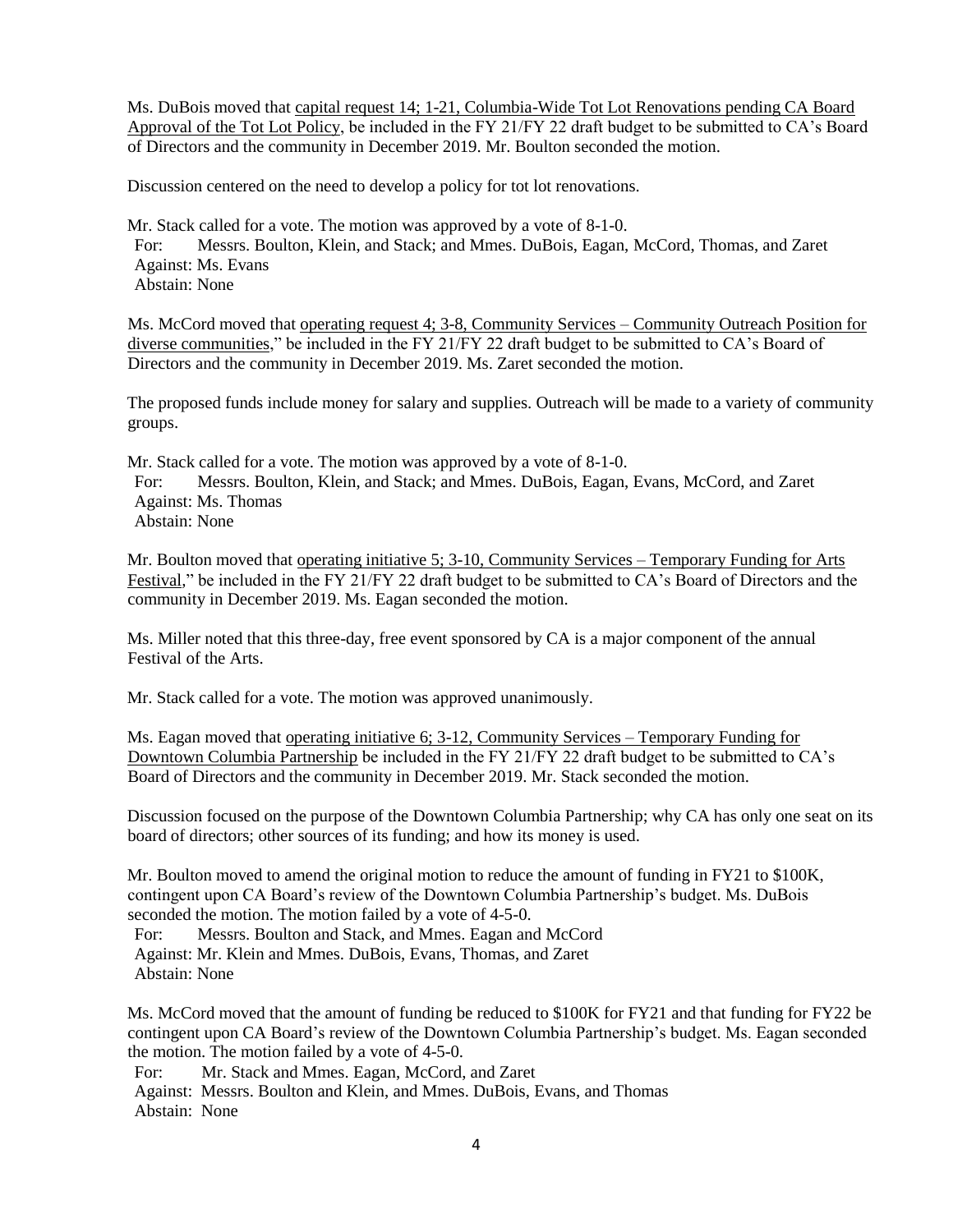Mr. Stack called for a vote of Ms. Eagan's original motion to include the operating initiative in the draft budget to be presented in December 2019. The motion failed by a vote of 2-7-0.

For: Mr. Stack and Ms. Eagan

Against: Messrs. Boulton and Klein, and Mmes. DuBois, Evans, McCord, Thomas, and Zaret, Abstain: None

Ms. McCord moved that operating initiative 7; 3-14, Community Services – Temporary Funding for Inner Arbor Trust Operations, be included in the FY 21/FY 22 draft budget to be submitted to CA's Board of Directors and the community in December 2019. Ms. Eagan seconded the motion.

Board members expressed their support of the Inner Arbor Trust's (IAT) programming and their desire to help fund IAT's operating expenses.

Mr. Stack called for a vote. The motion passed by a vote of 7-2-0. For: Mr. Stack and Mmes. DuBois, Eagan, Evans, McCord, Thomas, and Zaret Against: Messrs. Boulton and Klein Abstain: None

Ms. McCord moved that the Board discuss increasing the annual charge rate from 68¢ to 69¢, costing the average homeowner about \$20 per year and increasing revenue by an extra \$500K per year, allowing CA to fund other initiatives. Ms. Zaret seconded the motion.

Concern was expressed that such a decision needed public input, and that no advance notice had been given regarding potential discussion of this subject. There was also concern that such an increase might be financially difficult for some residents.

The motion failed by a vote of 3-4-2. For: Mr. Klein and Mmes. Eagan and McCord Against: Messrs. Boulton and Stack, and Mmes. Evans and Thomas Abstain: Mmes. DuBois and Zaret

2. Next Steps for Haven on the Lake, including Recommendations

Dan Burns, director, Sport & Fitness, briefed the Board on Haven on the Lake (HOTL). HOTL continues to progress and positive changes have made in the last two years. The facility serves a population wanting a mind/body, healing-environment facility, as opposed to a gym-type fitness facility. Mr. Burns recommends that HOTL be given an opportunity to continue operating as a wellness-based facility, and that spa services be reintroduced. An organization uniquely positioned to manage a spa for CA has been identified. Mr. Burns believes a two-year period is needed to evaluate the efficacy of the recommendation.

Mr. Boulton made a motion to accept staff's recommendation to continue to provide spa services and enhance the programming to further maximize the wellness opportunities that are beginning to define Haven on the Lake. Ms. McCord seconded the motion.

Mr. Stack proposed an amendment to Mr. Boulton's motion that, at the end of FY 2022 that staff come back to the Board with a comparison between the actual financials against the pro forma financials. Discussion ensued and Mr. Stack withdrew his amendment.

Ms. Evans made a motion to add the following clause to the end of Mr. Boulton's motion - "that a quarterly statement comparing actuals to the pro formas be provided beginning six months after the start of the spa." Ms. Thomas seconded the motion. The motion passed unanimously.